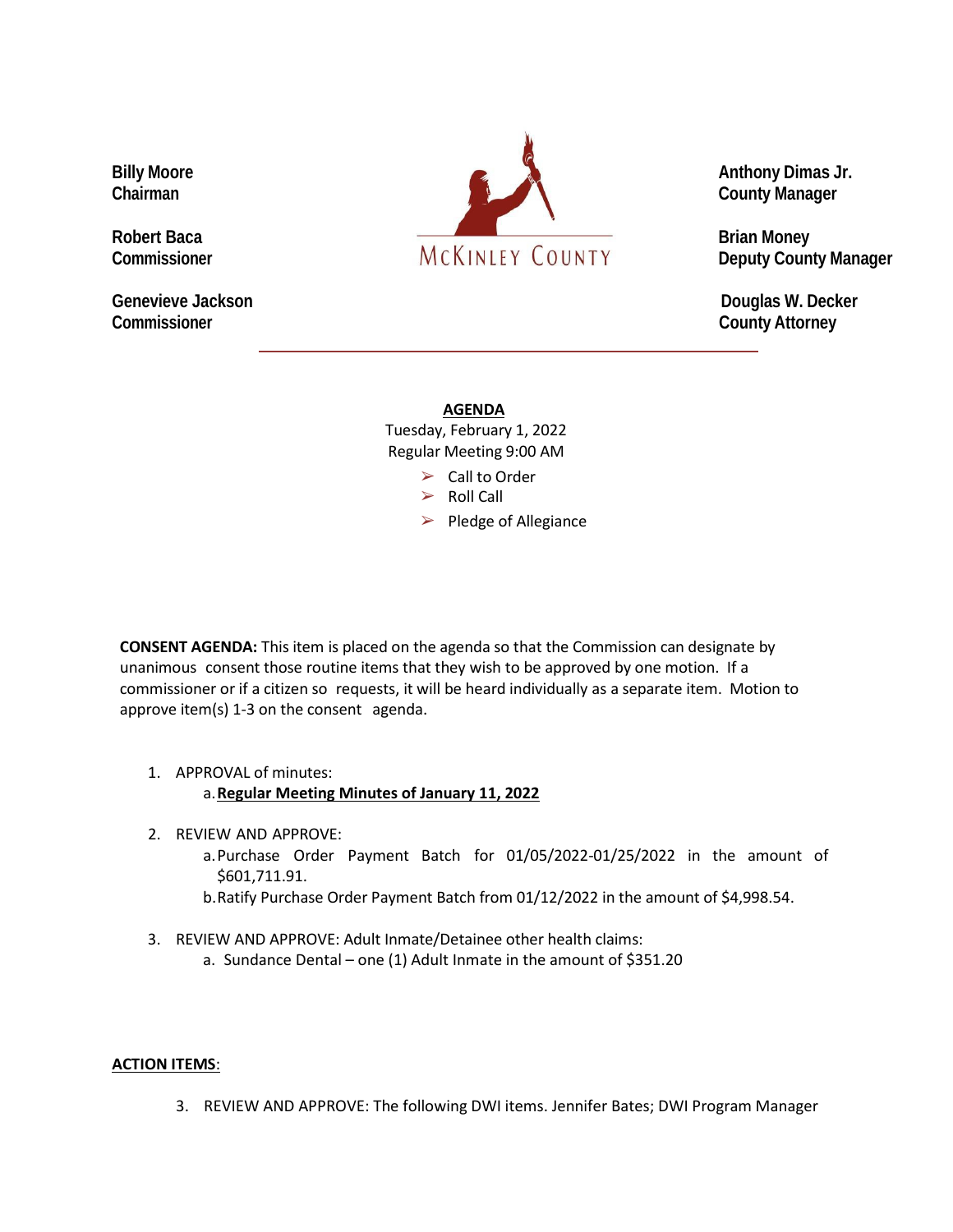- a. DWI Planning Council Executive Officers and the DWI Planning Council Bylaws as recommended by the DWI Planning Council.
- b. Resolution No. FEB-22-028 to Authorize the County to submit an application to the Department of Finance and Administration, Local Government Division (DFA) to participate in the Local DWI grant and distribution program.
- c. Memorandum of Understanding with New Mexico Department of Finance and Administration to be submitted as part of the Distribution program application.
- d. Statement of Assurances to be submitted as part of the Distribution program application.
- 4. REVIEW AND APPROVE: Resolution No. FEB-22-016 Supporting the New Mexico Counties 2022 Legislative Priorities. Douglas W. Decker, County Attorney.
- 5. REVIEW AND APPROVE: Resolution No. FEB-22-017 McKinley County's Vaccination, Test, and Face Covering Policy, Policy No. P-015. Douglas W. Decker, County Attorney
- 6. REVIEW AND APPROVE: Resolution No. FEB-22-018 Opposing the Unite States Federal Government's "30 X "30 Land Preservation Goal. Commissioner Moore, and Anthony Dimas Jr., County Manager.
- 7. REVIEW AND APPROVE: Resolution No. FEB-22-019 Opposing the State of New Mexico's "30 X 30" Land Preservation Goal. Commissioner Moore, and Anthony Dimas Jr., County Manager.
- 8. REVIEW AND APPROVE: Resolution No. FEB-22-024 Supporting the Legislation relating to Economic Development and Enacting the Hydrogen Hub Development Act. Tabled from the January 11, 2022 meeting until the actual ACT could be reviewed. Douglas W. Decker, County Attorney.
- 9. REVIEW AND APPROVE: Resolution No.'s FEB-22-021 to FEB-22-023. Muriel Plummer, Grants Manager.
	- a. Resolution No, FEB-22-021 Adopting the required community development block grant (CDBG) annual certifications and commitments.
	- b. Resolution No. FEB-22-022 Citizen Participation Plan 2021 CDBG with required elements.
	- c. Resolution No. FEB-22-023 Fair Housing Proclamation with required elements.
	- d. Community Development Block Grant (CDBG) Agreement Amendment NO. 1 for Project No. 19-C-NR-I-01-G-20 in the amount of \$190,000.00 for White Cliffs Water Projects.
- 10. REVIEW AND APPROVE: Resolution No.'s FEB-22-015; FEB-22-020; FEB-22-025 to FEB-22- 027. Sara Saucedo, Finance Director.
	- a. Resolution No. FEB-22-015 in the amount of \$1,933,520 to increase budgeted transfers and expenses to pay-off the Communications Bond Project.
	- b. Resolution No. FEB-22-020 in the amount of \$ 168,421 to increase budgeted revenues and expenses to continue with the final construction phase of a trail project in the Zuni Mountains.